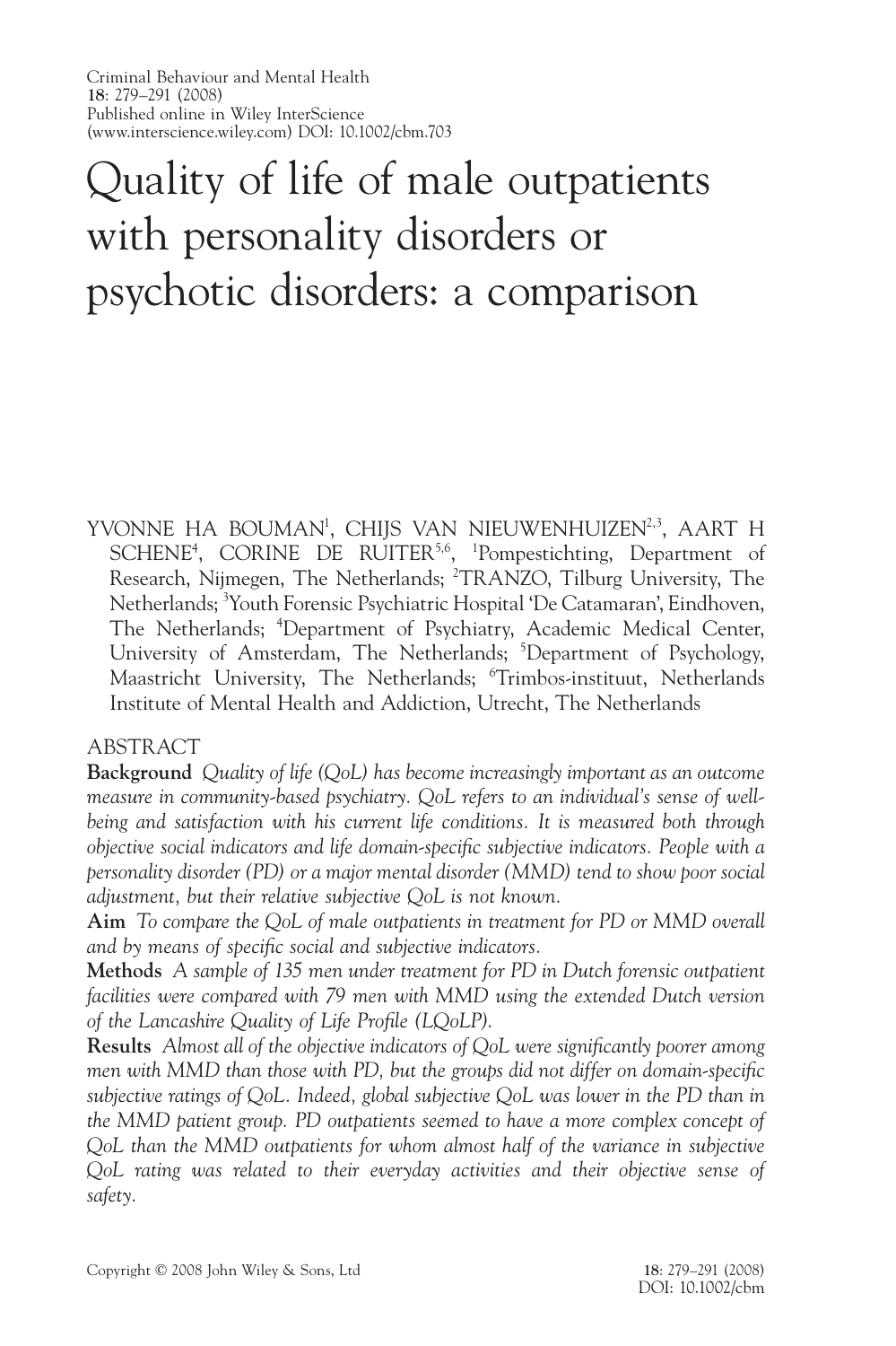**Conclusions and implications for practice** *Further study of QoL among PD patients would be warranted to test the extent to which subjective dissatisfaction is intrinsic to PD and to explore the possibility of improving it with targeted treatments. Copyright © 2008 John Wiley & Sons, Ltd.*

## **Introduction**

Since the mid-nineteenth century, psychiatric services have had a responsibility to help patients with severe mental illnesses who show problem behaviour in the community (Link et al., 1999; Oosterhuis, 2004). Two main groups of people use these services: those suffering from chronic and severe mental illnesses, mostly psychotic disorder, and those with personality disorders (PDs). In the last decade, it has become important to consider not only symptomatic aspects of these disorders, but also the general adaptive functioning and quality of life (QoL) of these patients (Coid, 1993; Wilson et al., 1995; Mason, 1999; Van Nieuwenhuizen et al., 2002). The focus of our paper is on the latter.

Personality and psychotic disorders are both characterized by a chronic course and thus may be expected to have an impact on patients' QoL. Chronic psychotic disorder is often characterized by negative symptoms affecting both personal functioning and social integration. Patients with PDs may also be characterized by failures of social integration as a result of an inability to maintain social relationships. Hence, at first sight, the disabling effect of psychotic and PDs on objective and subjective life circumstances might be similar.

QoL refers to a sense of well-being and satisfaction experienced by people under their current life conditions (Lehman, 1983). The division of QoL into three categories of indicators – economic, social and subjective – is generally accepted (McCall, 1975; Glatzer and Mohr, 1987; Goodinson and Singleton, 1989; Farquhar, 1995). Recently, economic indicators were incorporated into the social indicators, leaving two main categories. Diener and Suh (1997) stated that QoL is best approached using the strengths of both perspectives, because 'neither set of indicators is exhaustive, and the fact that each captures a different aspect of societal well-being' (207–208). Subjective well-being refers to the individual's cognitive and affective reaction to his or her whole life, as well as to specific life domains. Social indicators are measures that reflect people's objective circumstances in a given cultural or geographic unit (Diener and Suh, 1997). In studies on QoL in (general) psychiatry, most authors agree on the fact that a broad set of life domains should be used when studying  $QoL$  (e.g. housing, finances, work and family; Lehman, 1983; Oliver et al., 1996; WHOQOL group, 1998).

The study of the QoL of major mental disorder (MMD) patients has increased over the past decade, but there are few studies on QoL of PD patients. Comorbidity of an Axis I disorder in PD patients has been found to be related to a lower QoL in outpatients (Draine and Solomon, 2000; Masthoff et al., 2006),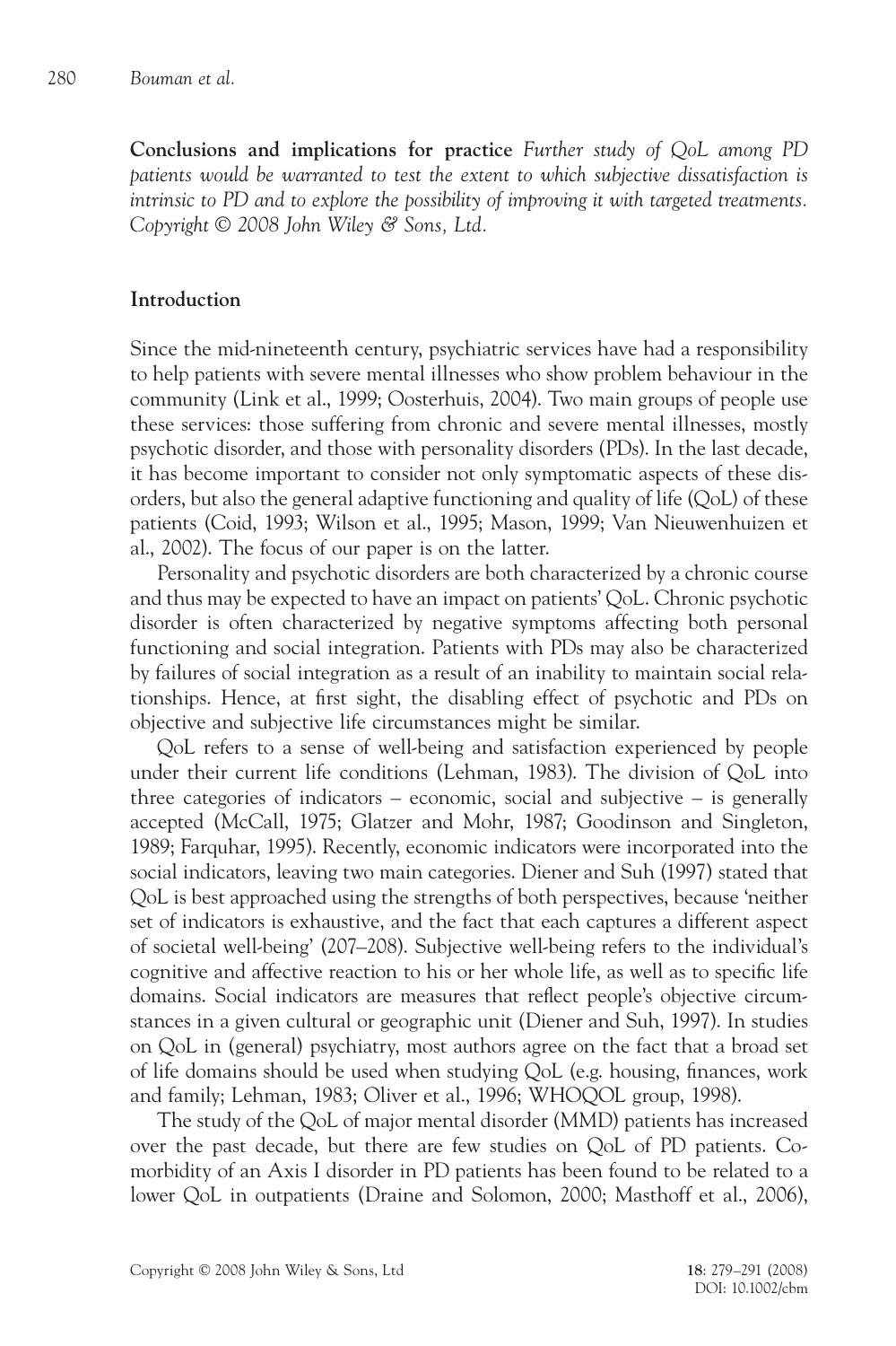whereas patients with PD alone did not differ from patients with an Axis I disorder on global QoL (Trompenaars et al., 2006). The same PD patients were, however, less satisfied with their environment, which includes, among other things, financial situation, leisure activities and home environment (Masthoff et al., 2006). Narud et al. (2005) found that, compared with adults in the general population, PD outpatients gained lower scores on all dimensions of the Short Form-36 (Ware and Sherbourne, 1992) a generic QoL questionnaire. In two studies with inpatients, PD patients displayed a lower subjective QoL than MMD patients, both in general and on several of the domains (Lehman, 1999; Swinton et al. 1999). In all these studies, except for Swinton et al. (1999), over half of the samples consisted of women, which might have skewed the results since men have been found to report a higher QoL than women (Slade et al., 2004; Van Nieuwenhuizen, 1998). Patients in the studies just described were most likely to be suffering from cluster A (odd or eccentric) or cluster C (anxious or fearful) PD, although cluster B PDs were sometimes represented with borderline PD. None of the patients had antisocial PD.

## **Research aims**

Our aim was to compare male outpatients with PD with male outpatients suffering from schizophrenia or other psychotic disorder, on social indicators of QoL and on domain-specific and global subjective indicators of QoL. We also tested which indicators associated with global subjective QoL in these groups.

# **Method**

# *Participants*

Patients under treatment for PD were randomly selected from four forensic outpatient facilities in the Netherlands. The inclusion criteria were: male gender; 18 years or older; intelligence quotient higher than 70; and a primary diagnosis of PD or markedly abnormal PD traits (*Diagnostic and Statistical Manual of Mental Disorders*, 4th edition, text revision, DSM-IV-TR; APA, 2000). Exclusion criteria were having a co-morbid Axis I disorder of mood, anxiety or psychosis. The patients had to have been in contact with the forensic treatment centre at least once a month.

A total of 214 patients were contacted by their therapist or the first author and were handed a leaflet containing basic information about the study; 79 of them did not want to participate (36.9%) and 135 agreed to participate. If a patient agreed to participate, an appointment was made for a first interview, when written informed consent was taken. Patients who did not participate did not differ from patients who consented with regard to age, substance abuse or paraphilic disorders (DSM-IV-TR diagnoses), or on most criminal history variables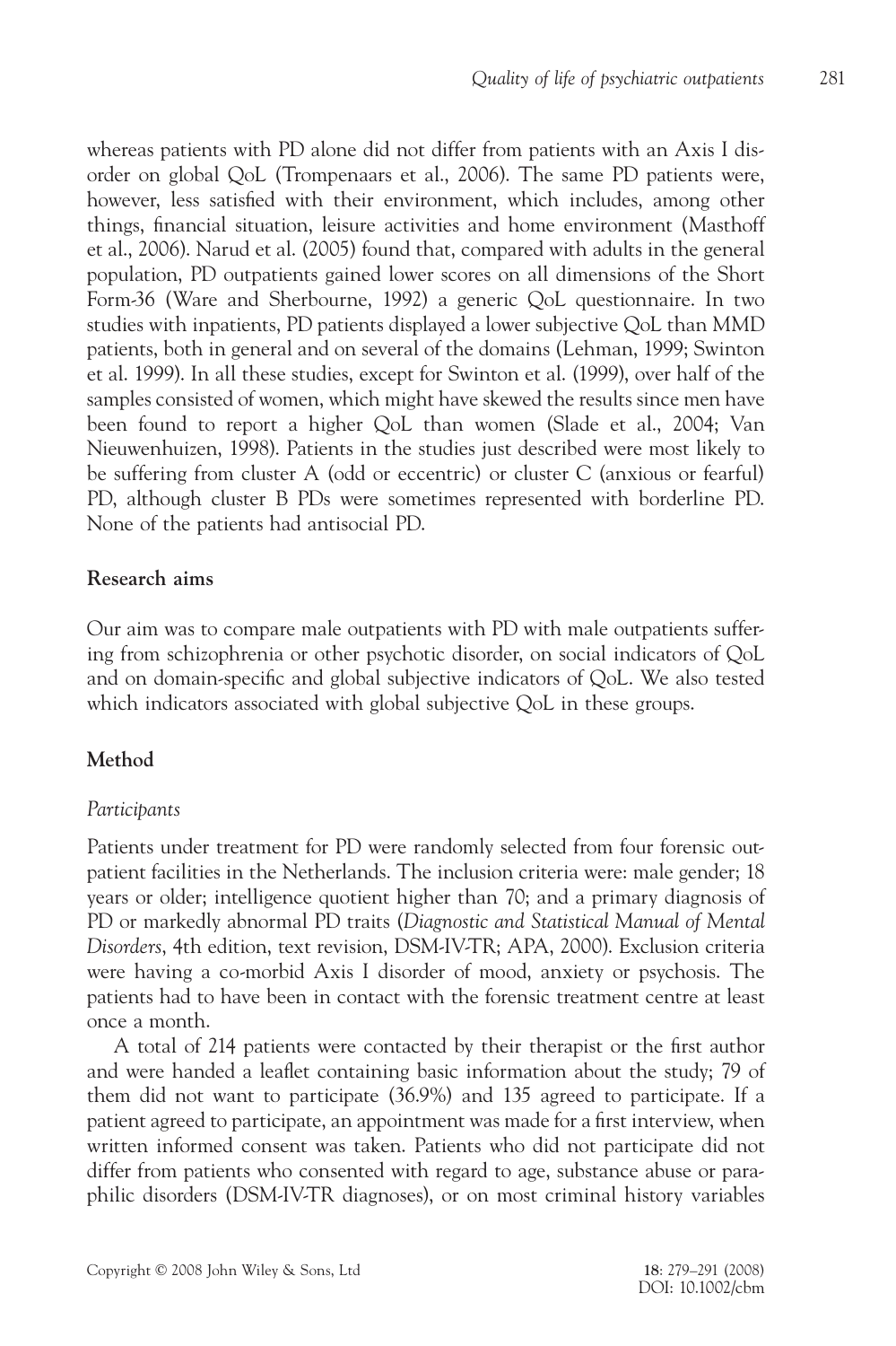(ever convicted, ever incarcerated, violent or sexual offence). Patients who did not participate were more likely to have had a co-morbid Axis I disorder (41.6% vs 21.5%;  $\chi^2$  (1) = 9.64;  $p = 0.002$ ), and were less likely to have been arrested before age 16 (6.9% vs 28.5%;  $\chi^2$  (1) = 13.03; *p* < 0.001) than patients who participated.

Thirty percent of the patients in treatment for PD did not meet the DSM-IV criteria for PD, but had one or more abnormal PD traits, mainly from cluster B (61%). Of the patients with PD, the largest group was classified as 'PD not otherwise specified' (37.8%). Cluster B disorders (antisocial, borderline and narcissistic PD) were present in 23% of the patients. Most PD patients (83%) had one or more co-morbid Axis I disorders, which were substance-use disorders, sexual disorders or impulse control disorders.

Patients were selected for the comparison group from a large database used to develop the Dutch version of the Lancashire Quality of Life Profile (LQoLP) (Van Nieuwenhuizen, 1998; see also Van Nieuwenhuizen et al., 2001). Inclusion criteria for this group were one or more years of contact with psychiatric services and a diagnosis of a severe and persistent mental illness. Exclusion criteria were: florid psychotic symptoms or evidence of organic brain dysfunction (Van Nieuwenhuizen, 1998:75). Patients, who were selected for this study, were adult men suffering from schizophrenia or another psychotic disorder without a comorbid PD (referred to in our paper as MMD patients). These outpatients were treated at several community psychiatric services throughout the Netherlands, most participating treatment programmes for psychosis. In summary, 79 male outpatients with psychotic disorders were compared with 135 outpatients with PD or abnormal personality traits.

#### *Instruments*

## QoL

The Dutch version of the LQoLP (Van Nieuwenhuizen, 1998; Van Nieuwenhuizen et al., 1998b) was used to measure objective and subjective QoL in both samples. This structured interview assesses QoL across seven domains: leisure and social participation (15 objective and 7 subjective items), religion (two objective items), finances (eight objective and two subjective items), living arrangements (four subjective and four objective items), legal status and safety (six objective and two subjective items), family relations (five objective and three subjective items), and health (nine objective and seven subjective items) (see also Van Nieuwenhuizen et al., 2001). No data on satisfaction with religion were used in this study because of the great number of missing values for most people in the MMD sample. The internal consistency of the Dutch version of the LQoLP was adequate to good (Cronbach's alpha range = 0.62–0.84). The two-week test–retest reliability was 0.67–0.90 (Van Nieuwenhuizen, 1998, Van Nieuwenhuizen et al., 1998a).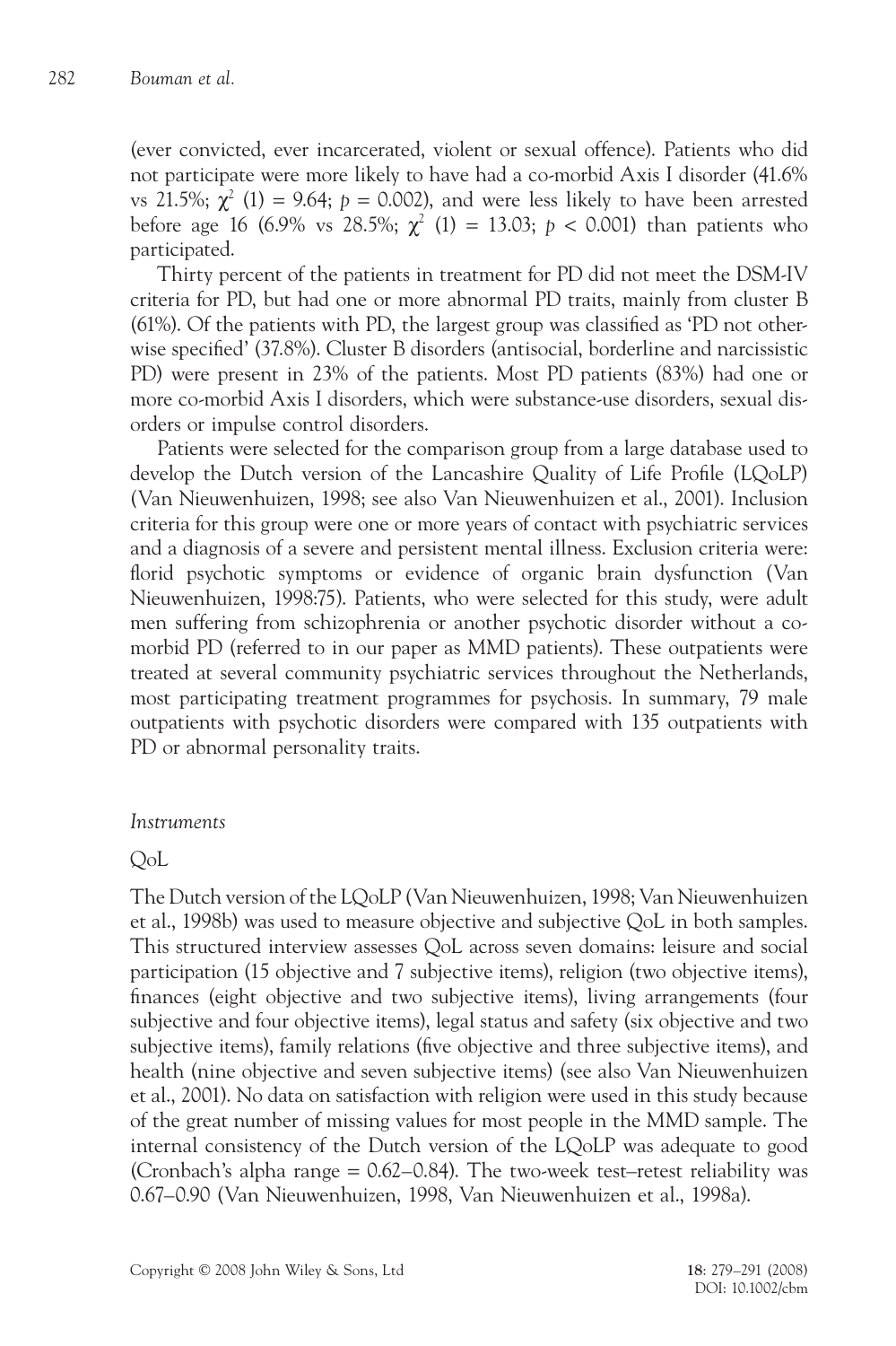At the end of the interview, the patient is asked to rate his overall life quality at that time, by indicating on a 100 mm ladder how he perceives his life on a continuum ranging from 'life at its worst' to 'life at its best'. This is called Cantril's ladder (Cantril, 1965, discussed in Van Nieuwenhuizen et al., 1998a). The Life Satisfaction Scale (LSS) is used throughout the interview for rating satisfaction on the 25 subjective items of the six domains, ranging from one (cannot be worse) to seven (cannot be better). For each domain, a mean domain score was calculated by adding the scores of domain-specific subjective indicators and dividing the total by the number of items used.

#### Demographic background

Demographic variables are incorporated in the LQoLP. Additional information on the forensic outpatients with regard to psychiatric diagnosis and background was taken from patient files or gathered during an interview used to score the Level of Service Inventory revised (Andrews and Bonta, 1995), which is not part of the current study. Axes I and II diagnoses were determined by clinicians trained in DSM-IV assessment.

#### *Statistical analyses*

Independent sample *t*-tests were used to examine differences between MMD and PD outpatients on ordinal or interval variables. Chi-square tests were used to study group-differences on nominal variables. Significance levels were set at  $\alpha \leq$ 0.05. A Bonferroni correction was employed in the comparison of the PD outpatients with the MMD outpatients. For each category of variables, the significance of a result was assessed by dividing  $\alpha = 0.05$  by the number of items analysed, which were eight general characteristics ( $\alpha \le 0.006$ ); 11 objective social indicators ( $\alpha \le 0.005$ ); and six subjective indicators ( $\alpha \le 0.008$ ). A forward multiple linear regression was performed for PD and MMD patients, separately, to explore determinants of global QoL entering the 11 objective (see Tables 1 and 2) and six subjective domain-specific indicators of QoL and Cantril's ladder as dependent variable. One social (objective) indicator was chosen for analysis from each of the domains of the original LQoLP (see Oliver et al., 1996; Van Nieuwenhuizen et al., 1998a; Ruggeri et al., 2001; Ruggeri et al., 2005): having work; number of leisure activities; having a helping friend; being religious; living alone; having debts; frequency of family contact; psychiatric hospitalization in the previous year; and having been a victim of violence. The indicator 'having an intimate relationship' was added because of correlations found previously with subjective QoL (see Ruggeri et al., 2001; Ruggeri et al., 2005). We also added whether or not the patient had children. For PD patients, the number of Axis I disorders was added in a second analysis (see Trompenaars et al., 2006).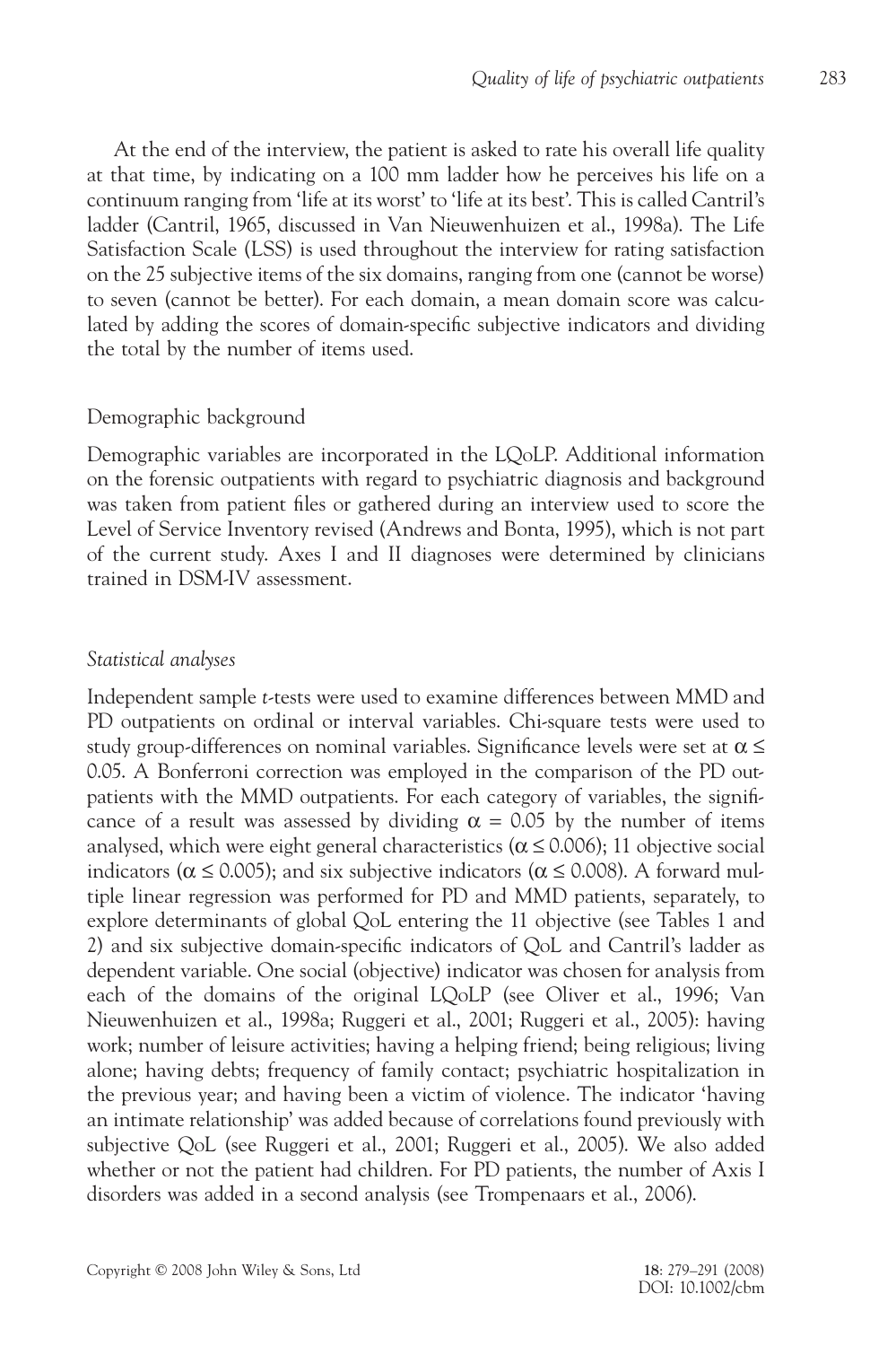|                                                   | Personality<br>disordered<br>outpatients<br>$(N = 135)$ |        | Psychotic<br>outpatients<br>$(N = 79)$ |        |
|---------------------------------------------------|---------------------------------------------------------|--------|----------------------------------------|--------|
|                                                   | Mean                                                    | (SD)   | Mean                                   | (SD)   |
| General characteristics                           |                                                         |        |                                        |        |
| Average age                                       | 37.5                                                    | (10.4) | 40.2                                   | (9.9)  |
| Average age formal education                      | 17.5                                                    | (2.8)  | $19.5***$                              | (5.1)  |
| Frequency of psychiatric hospital admissions      | $1.5^{\rm b}$                                           | (0.8)  | $2.8$ <sup>c***</sup>                  | (1.1)  |
| Average age at first admission                    | $27.5^{\rm b}$                                          | (11.4) | 25.7 <sup>d</sup>                      | (8.3)  |
| Subjective indicators                             |                                                         |        |                                        |        |
| Living circumstances LSS <sup>a</sup>             | 5.0                                                     | (1.18) | 5.0                                    | (1.14) |
| Social participation and leisure LSS <sup>a</sup> | 4.8                                                     | (0.87) | 4.7                                    | (0.89) |
| Health LSS <sup>a</sup>                           | 4.5                                                     | (0.98) | 4.5                                    | (0.92) |
| Finances LSS <sup>a</sup>                         | 3.8                                                     | (1.40) | 4.0                                    | (1.31) |
| Family relationships LSS <sup>a</sup>             | 4.5                                                     | (1.38) | 4.9                                    | (1.40) |
| Safety LSS <sup>a</sup>                           | 5.2                                                     | (1.10) | 5.1                                    | (1.03) |
| Cantril's ladder                                  | 47.6                                                    | (22.8) | 59.9e***                               | (23.3) |

Table 1: Demographic characteristics and indicators of QoL of personality disordered and psychotic outpatients

*Note*: LSS = life satisfaction scale, range one (life at its worst) – seven (life at its best). a Variables used in linear regression.

 $^{b}n = 33.$  $c_n = 72.$  $n = 71.$  $e_n = 78.$ \*\*\**p* ≤ 0.001. QoL, quality of life.

# **Results**

# *General characteristics*

The groups did not differ on average age (Table 1). About one-third of both groups fi nished primary school, which starts at the age of six, but MMD patients spent an average of two more years in formal education than PD patients.

# *Psychiatric background*

The age at first admission to a psychiatric hospital did not differ between the groups. Most PD patients (65.8%) had been treated in a psychiatric facility before the current episode, mainly as outpatients (44.4%). MMD patients had a more extensive psychiatric history than PD patients. More MMD than PD patients had previously been hospitalized at all, and more frequently; 30% of the MMD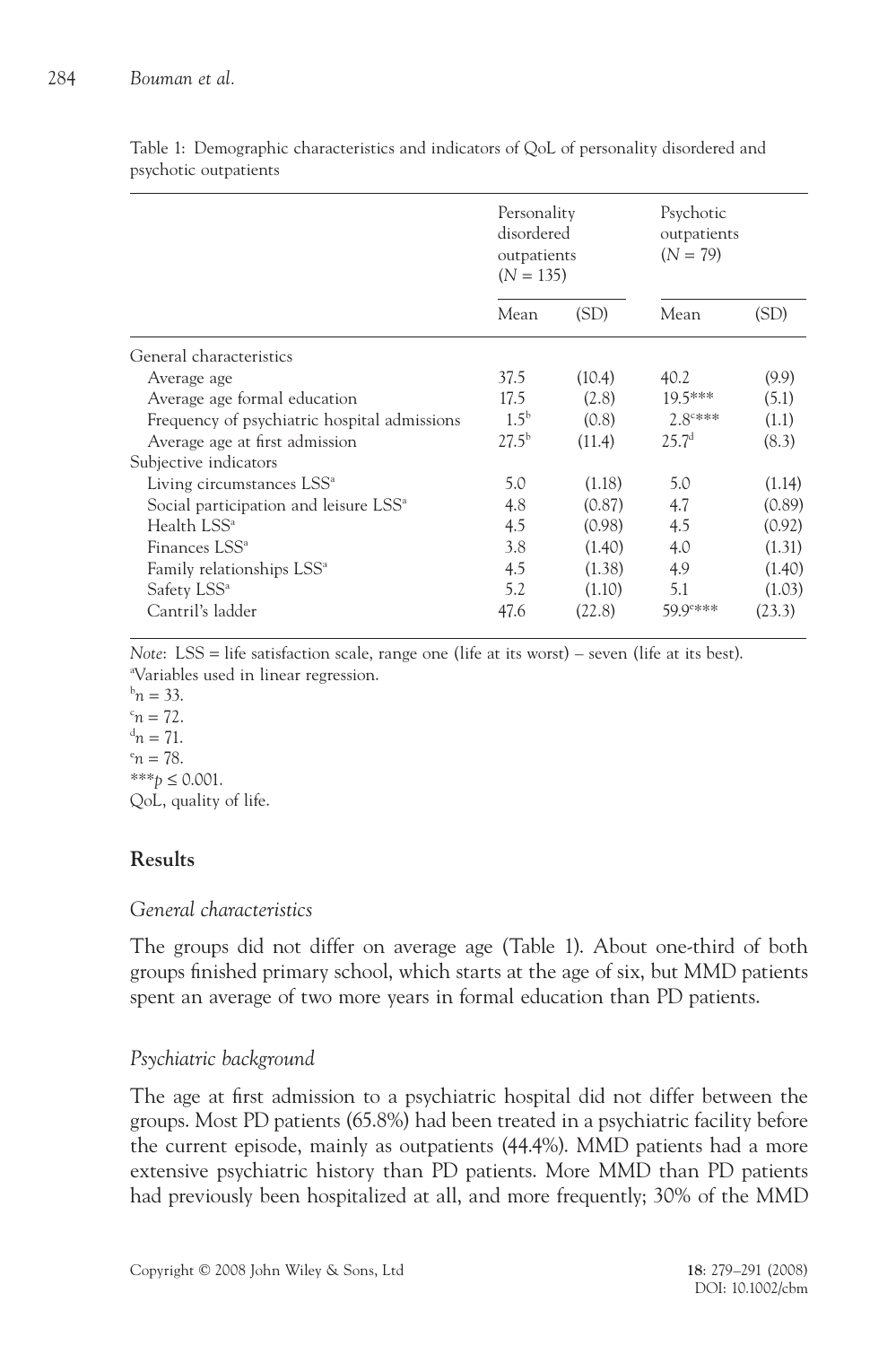|                                                                                 | Personality<br>disordered<br>outpatients<br>$(N = 135)$ |       | Psychotic<br>outpatients<br>$(N = 79)$ |      |
|---------------------------------------------------------------------------------|---------------------------------------------------------|-------|----------------------------------------|------|
|                                                                                 | P                                                       | (n)   | P                                      | (n)  |
| General characteristics                                                         |                                                         |       |                                        |      |
| Education: none or primary school                                               | 35.6                                                    | (48)  | 27.8                                   | (22) |
| Been accused of crime in previous year                                          | $37.3^{b}$                                              | (50)  | $12.7***$                              | (10) |
| Visited a doctor for physical problems                                          | 74.1                                                    | (100) | 54.4**                                 | (43) |
| Uses medication for mental problems                                             | 46.7                                                    | (63)  | 91.1***                                | (72) |
| Social indicators                                                               |                                                         |       |                                        |      |
| Work: yes <sup>a</sup>                                                          | 34.1                                                    | (46)  | $6.3***$                               | (5)  |
| Daily or weekly family contact <sup>a</sup>                                     | 80.0                                                    | (108) | 65.8                                   | (52) |
| Relationship: yes <sup>a</sup>                                                  | 48.9                                                    | (66)  | $11.4***$                              | (9)  |
| Has a friend who will help when needed <sup>a</sup>                             | 73.3                                                    | (99)  | 51.9***                                | (41) |
| Living situation: alone <sup>a</sup>                                            | 34.8                                                    | (47)  | 62.0***                                | (49) |
| Children: yes <sup>a</sup>                                                      | 49.6                                                    | (67)  | $16.5***$                              | (13) |
| Debts: yes <sup>a</sup>                                                         | 58.5                                                    | (79)  | 37.2**                                 | (29) |
| Been victim of violence in previous year <sup>a</sup>                           | 26.7                                                    | (36)  | 20.3                                   | (16) |
| Religious: yes <sup>a</sup>                                                     | 52.6                                                    | (71)  | 59.5                                   | (47) |
| Has been hospitalized in psychiatric hospital<br>the previous year <sup>a</sup> | 5.9                                                     | (8)   | 30.4***                                | (24) |

Table 2: Personality disordered and psychotic outpatients: general characteristics and social indicators of QoL

*Note*: Cells represent proportions of the samples with the characteristic.

a Variables used in regression analyses.

 $^{b}n = 134.$  $c_n = 78.$ \*\**p* ≤ 0.01; \*\*\**p* ≤ 0.001. QoL, quality of life.

group had been inpatients the year before the interview. Most of the MMD patients used medication (Tables 1 and 2).

## *Social and subjective QoL*

Objective social indicators of QoL are shown in Table 2; subjective indicators are presented in Table 1.

## Social indicators of QoL

Several differences between PD and MMD outpatients were found in terms of objective social indicators of QoL (Table 2). More PD patients had an intimate relationship and/or had children. MMD patients were more likely to be living alone (62% vs 35%) and they rarely had a job (6% vs 34%). With regard to general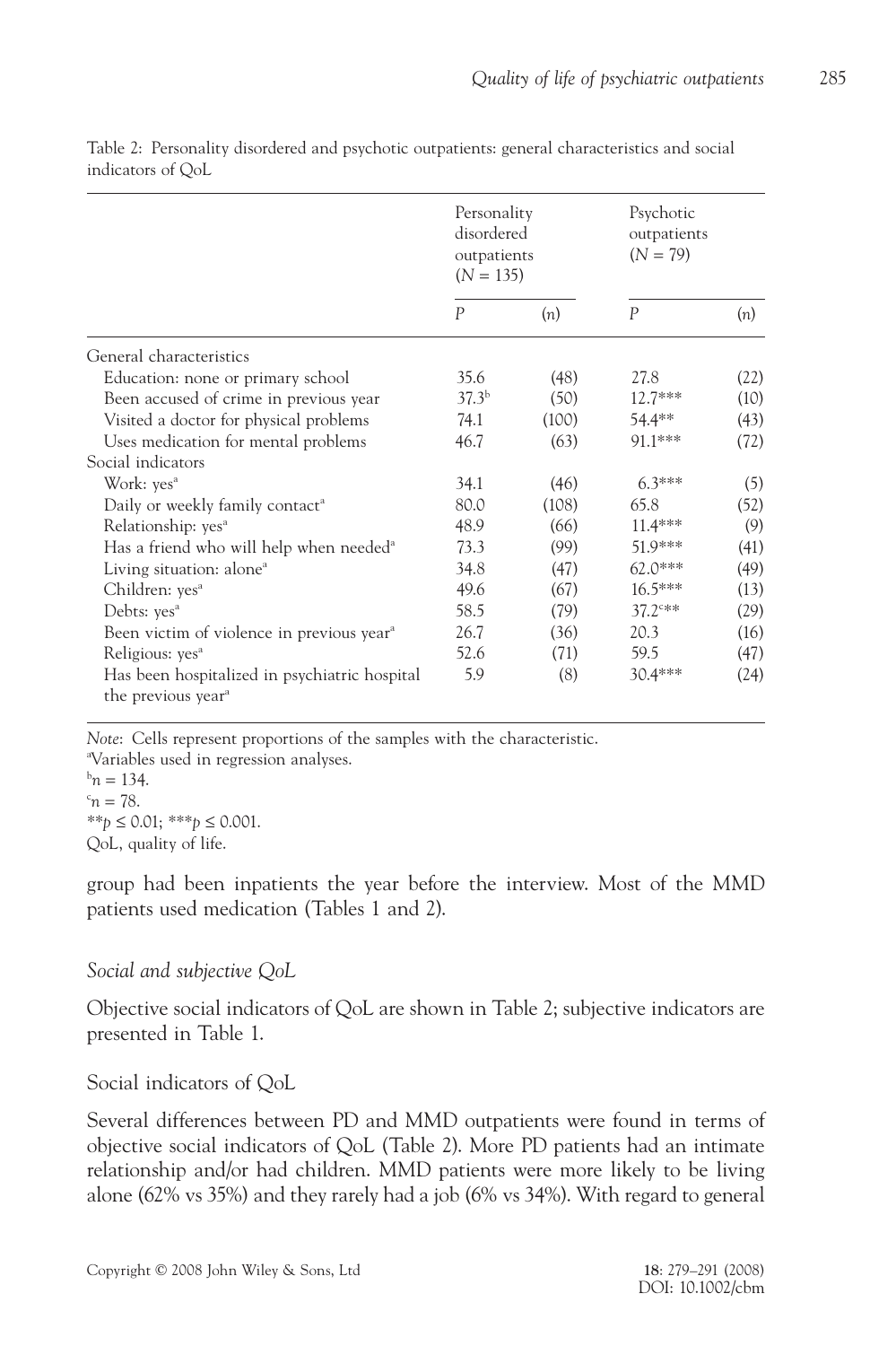social contacts, MMD patients assessed their contacts with friends as less helpful than PD patients did (52% vs 73%). Almost a quarter of the patients in both samples had been a victim of some form of aggression in the previous year. PD and MMD patients were similar in reports of having a religious belief (53–60%). MDD patients engaged in fewer leisure activities than PD patients [PD mean  $(M_{PD}) = 3.1$ , standard deviation (SD) = 0.8; MMD mean  $(M_{MMD}) = 2.7$ , SD = 0.8;  $p < 0.001$ ).

# *Domain-specific subjective indicators of QoL*

PD and MMD outpatients did not differ on domain-specific subjective indicators of QoL (Table 1). On average, PD and MMD patients were satisfied with their leisure and social participation; with their family; with their living circumstances; with regard to safety and legal matters; and with their health in general. In contrast, the PD and MMD patients were, on average, neither satisfied nor dissatisfied with their financial situation.

## *Global QoL*

MMD outpatients were more satisfied with their current life than PD patients as measured with Cantril's ladder (Table 1).

## *Multivariate analyses*

Performing forward multiple regression analyses, we found a different equation for MMD patients compared with PD patients (Table 3). For MMD patients, satisfaction with leisure and social participation and having been a victim of crime significantly predicted global subjective  $QoL$ ; the amount of variance explained was 41%. For PD patients, however, satisfaction with health, leisure and social participation, with finances and whether or not a patient considered himself religious explained 36% of the variance in Cantril's ladder.

The presence of an Axis I disorder was then added to the analysis for PD patients. This resulted in a non-significant increase of the explained variance (0.9%).

## **Discussion**

In this study with male outpatients in treatment for PD or with schizophrenia (or other psychotic disorder) (MMD), we found that the groups differed on most social indicators of QoL; overall MMD patients displayed a lower objective QoL than PD patients, but the PD patients gave a lower subjective global QoL rating. The groups, however, did not differ with regard to domain-specific subjective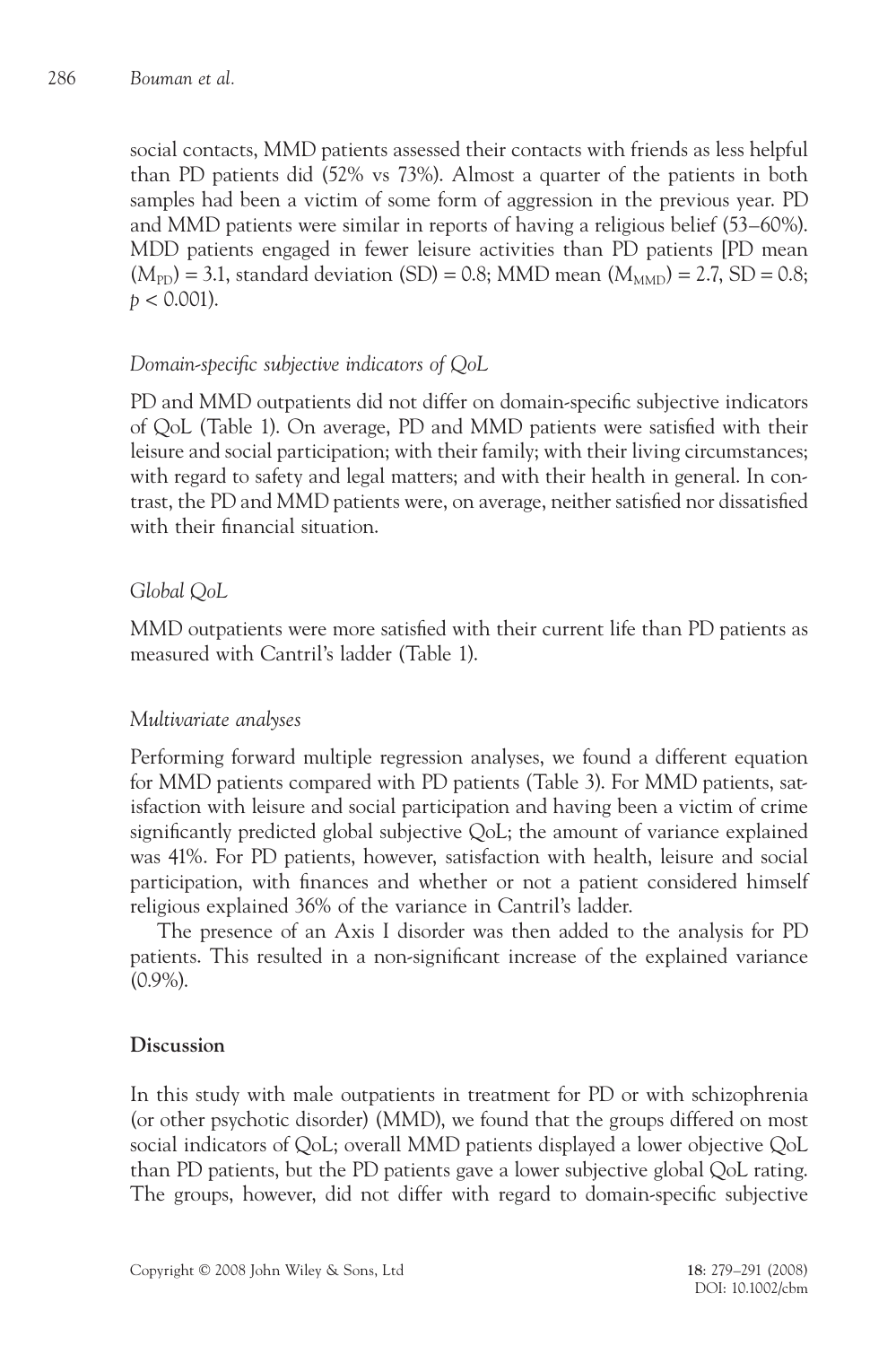|                                      | Personality disordered<br>outpatients<br>$(N = 135)$ |      | Psychotic outpatients<br>$(N = 78)$ |              |      |           |
|--------------------------------------|------------------------------------------------------|------|-------------------------------------|--------------|------|-----------|
|                                      | B                                                    | SE B | β                                   | В            | SE B | β         |
| Predictor                            |                                                      |      |                                     |              |      |           |
| Victim of violence                   |                                                      |      |                                     | $-11.6$ 5.05 |      | $-0.20*$  |
| Religiosity                          | $-10.3$                                              | 3.18 | $-0.23***$                          |              |      |           |
| Social participation and leisure LSS | 6.6                                                  | 2.10 | $0.25**$                            | 16.2         | 2.32 | $0.61***$ |
| Health LSS                           | 5.8                                                  | 1.91 | $0.25**$                            |              |      |           |
| Finances LSS                         | 3.2                                                  | 1.21 | $0.20**$                            |              |      |           |

Table 3: Prediction of global QoL by social and subjective indicators for personality disordered outpatients and psychotic outpatients

*Notes*: Only indicators emerging in the models are presented. See Tables 1 and 2 for entered indicators; 'number of leisure activities' was also entered. LSS = life satisfaction scale. Model forensic psychiatric outpatients:  $R = 0.62$ ;  $R^2 = 0.38$ ; Adj.  $R^2 = 0.36$ ;  $F(4,128) = 19.9$ ;  $p = 0.000$ . Model general psychiatric outpatients:  $R = 0.65$ ;  $R^2 = 0.43$ ; Adj.  $R^2 = 0.41$ ;  $F(2,74) = 27.7$ ;  $p = 0.000$ . B = regression coefficient. SE B = standard error of B.  $\beta$  = standardized regression coefficient. \**p* ≤ 0.05; \*\**p* ≤ 0.01; \*\*\**p* ≤ 0.001. QoL, quality of life.

QoL. Satisfaction with leisure and social participation predicted subjective global QoL for both groups, but otherwise qualities accounting for their subjective states differed.

Our findings differed from those of Swinton et al. (1999), who found no differences between forensic PD and forensic MMD patients except for having a job (within the hospital) ( $PD > MMD$ ) and social benefit refusal ( $MMD > PD$ ), but, they were comparing inpatients, albeit, like us, all men. The difference in settings may have determined the level of freedom patients had to shape their lives, and might therefore explain the differences in outcomes between the two studies. High-security hospital inpatients live in a very structured environment with limited choices with regard to how and with whom they spend their time, whereas outpatients have more choices and are responsible for their course of action.

For PD patients, satisfaction with their health and with their leisure and social participation contributed the most to their general level of subjective QoL. For MMD patients, satisfaction with leisure and social participation was most important. Global QoL seems to reflect mainly subjective experience for PD patients whereas for MMD patients, global subjective QoL was related to one social and one subjective indicator. The relationship between victimization and QoL, which surfaced for MMD patients, has previously been demonstrated by Lehman (1983) and Holloway (1995). The negative relationship between adhering to a religion and global subjective QoL for PD patients is counterintuitive. It might be that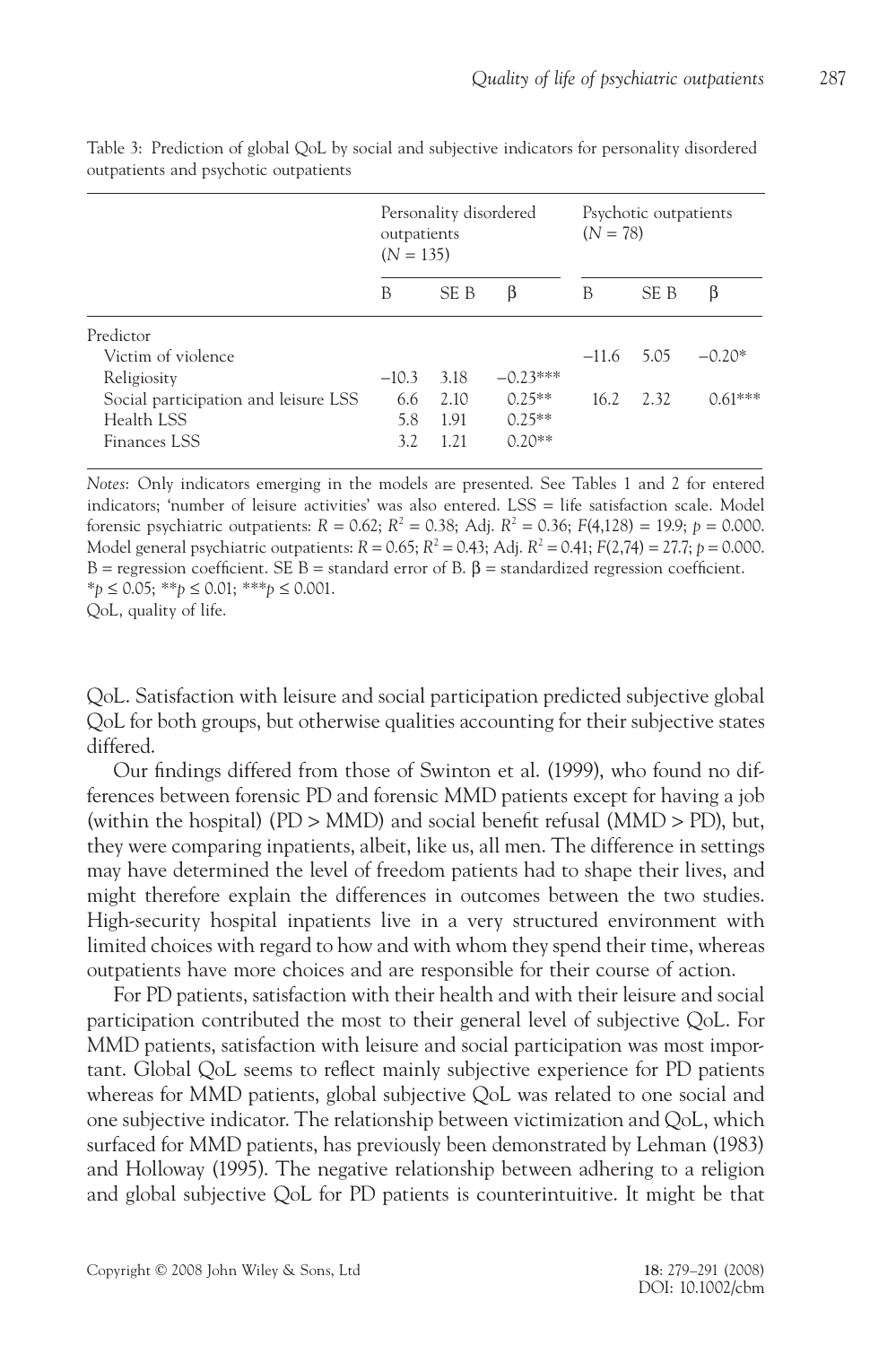belonging to a religion, with its strong set of values, makes PD patients, specifically, more aware of the harm they cause other people, and might therefore negatively influence their subjective well-being.

A possible explanation for the discrepancy between objective and subjective ratings of QoL among MMD patients may be that they may have adapted to their situation better than PD patients. Blenkiron and Hammill (2003), for example, reported that the duration of a disorder positively correlates with life satisfaction. Besides a lower QoL as measured by social indicators, MMD patients had a more extensive psychiatric history than PD patients. The objective life circumstances of MMD patients may have reflected adjustment to this long and severe period of disabling illness. People tend to adapt their expectations to new, less favourable circumstances and shift their life goals to more attainable ones (see, e.g. Goodinson and Singleton, 1989). This shift may contribute to higher levels of life satisfaction despite lower levels of objective QoL. Inability to make such adjustments may be a fundamental component of men with PD; they are often regarded as finding it difficult to learn from experience. By definition, the men with PD would have been struggling with the disorder for longer than those with psychosis, even if their use of services was less.

In a more general theory of response shift (see Schwartz and Sprangers, 2000), three explanations for this shift are offered: reconceptualization, reprioritization and recalibration. The first explanation refers to a change in the concept of QoL over time. The second, reprioritization, explains the shift from a rebalance in the concept, by which the same predictors are used but with different values. According to the third explanation, patients can also change their point of reference and adopt a different benchmark. The difference between PD and MMD patients could not be explored by using response shift theory, because the present research design was not longitudinal.

This study has several limitations, which should be considered when interpreting the results. First, the patients participating in this research were adult male outpatients who were either suffering from a PD or MMD. No distinction was made between different PDs, although previous research has indicated that studying the QoL of subgroups of PDs seems useful (Sareen et al., 2004; Chen et al., 2006). Subcategories were not employed because the level of apparent comorbidity between PDs or traits from multiple categories of PD was high. This made clear distinction between subgroups impossible. Second, non-response could confound the results by selection bias. Non-responders differed on 2 of the 11 characteristics on which they were compared: they were more likely to have had a co-morbid Axis I disorder and fewer had been arrested before age 16.

The two main goals of psychiatric treatment are reduction in the primary effect of mental disorder and of harm to self and/or others. The correlation between objective life circumstances, defined as social indicators of  $QoL$ , and recidivism or criminal behaviour has been established in several studies (e.g. Goggin et al., 1998; Gendreau et al., 2000; Odonne-Paolucci et al., 2000; Monahan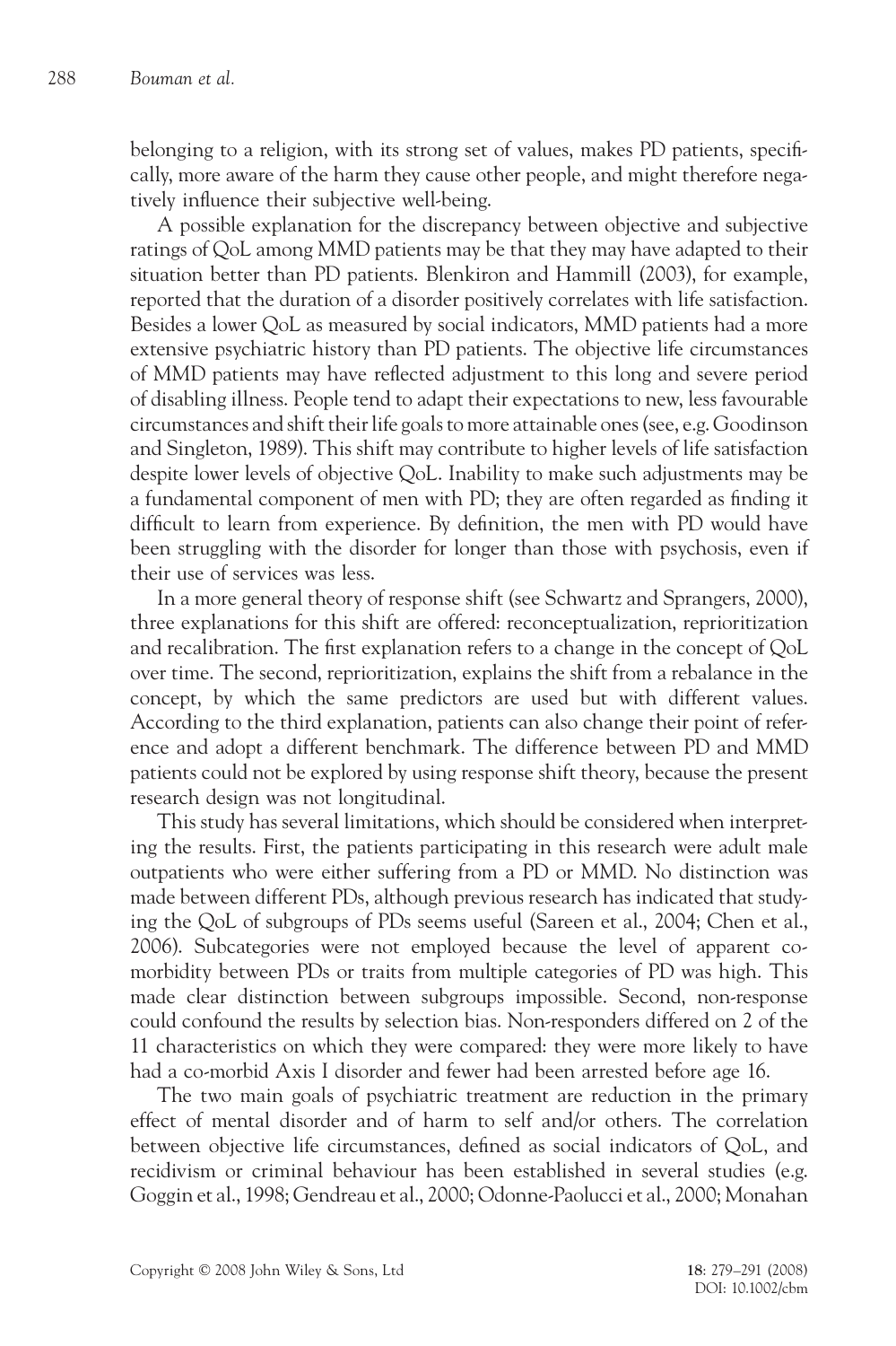et al., 2001). We could find no studies exploring the relationship between subjective indicators of QoL and recidivism or criminal behaviour except for one using return to jail as an outcome measure (Draine and Solomon, 1994). So far, the influence of subjective well-being on crime desistance has not been established empirically, although one might expect a protective role of subjective QoL against criminal recidivism. The effects of treatment on subjective QoL and, in turn, on criminal recidivism await empirical evaluation.

#### **References**

- American Psychiatric Association (APA) (2000) *DSM-IV-TR, Diagnostic and Statistical Manual of Mental Disorders, 4th Edition, Text Revision*. Washington, DC: American Psychiatric Press.
- Andrews DA, Bonta JL (1995) *The Level of Service Inventory Revised*. Toronto: Multi-Health Systems.
- Blenkiron P, Hammill CA (2003) What determines patients' satisfaction with their mental health care and quality of life? *Postgraduate Medical Journal* 79: 337–340.
- Cantril H (1965) *The Pattern of Human Concerns*. New Brunswick, NJ: Rutgers University Press.
- Chen H, Cohen P, Crawford TN, Kasen S, Johnson JG, Berenson K (2006) Relative impact of young adult personality disorders on subsequent quality of life: findings of a community-based longitudinal study. *Journal of Personality Disorders* 20: 510–523.
- Coid JW (1993) Quality of life for patients detained in hospital. *British Journal of Psychiatry* 162: 611–620.
- Diener E, Suh E (1997) Measuring quality of life: economic, social, and subjective indicators. *Social Indicators Research* 40: 189–216.
- Draine J, Solomon P (1994) Jail recidivism and the intensity of case management services among homeless persons with mental illness leaving jail. *The Journal of Psychiatry & Law* 22: 245–261.
- Draine J, Solomon P (2000) Anxiety and depression symptoms and quality of life among clients of a psychiatric probation and parole service. *Psychiatric Rehabilitation Journal* 24: 38–45.
- Farquhar M (1995) Definitions of quality of life: a taxonomy. *Journal of Advanced Nursing* 22: 502–508.
- Gendreau P, Goggin C, Gray G (2000) *Case Need Review: Employment Domain*. Saint John, NB: Centre for Criminal Justice Studies, University of New Brunswick.
- Glatzer W, Mohr HM (1987) Quality of life: concept and measurement. *Social Indicators Research* 19: 15–38.
- Goggin C, Gendreau P, Gray G (1998) *Case Needs Review: Associates/Social Interaction Domain*. Saint John, NB: Centre for Criminal Justice Studies, University of New Brunswick.
- Goodinson SM, Singleton J (1989) Quality of life: a critical review of current concepts, measures and their clinical implications. *International Journal of Nursing Studies* 26: 327–341.
- Holloway F (1995) The quality of life of long-term psychiatric day patients: an exploratory study of the impact of clinical factors on quality of life. *Social Work & Social Sciences Review* 6: 110–116.
- Lehman AF (1983) The well-being of chronic mental patients. *Archives of General Psychiatry* 40: 369–373.
- Lehman AF (1999) A review of instruments for measuring quality-of-life outcomes in mental health. In Miller NE, Magruder KM (eds) *Cost-Effectiveness of Psychotherapy: A Guide for Practitioners, Researchers, and Policymakers*. New York: Oxford University Press pp. 174–181.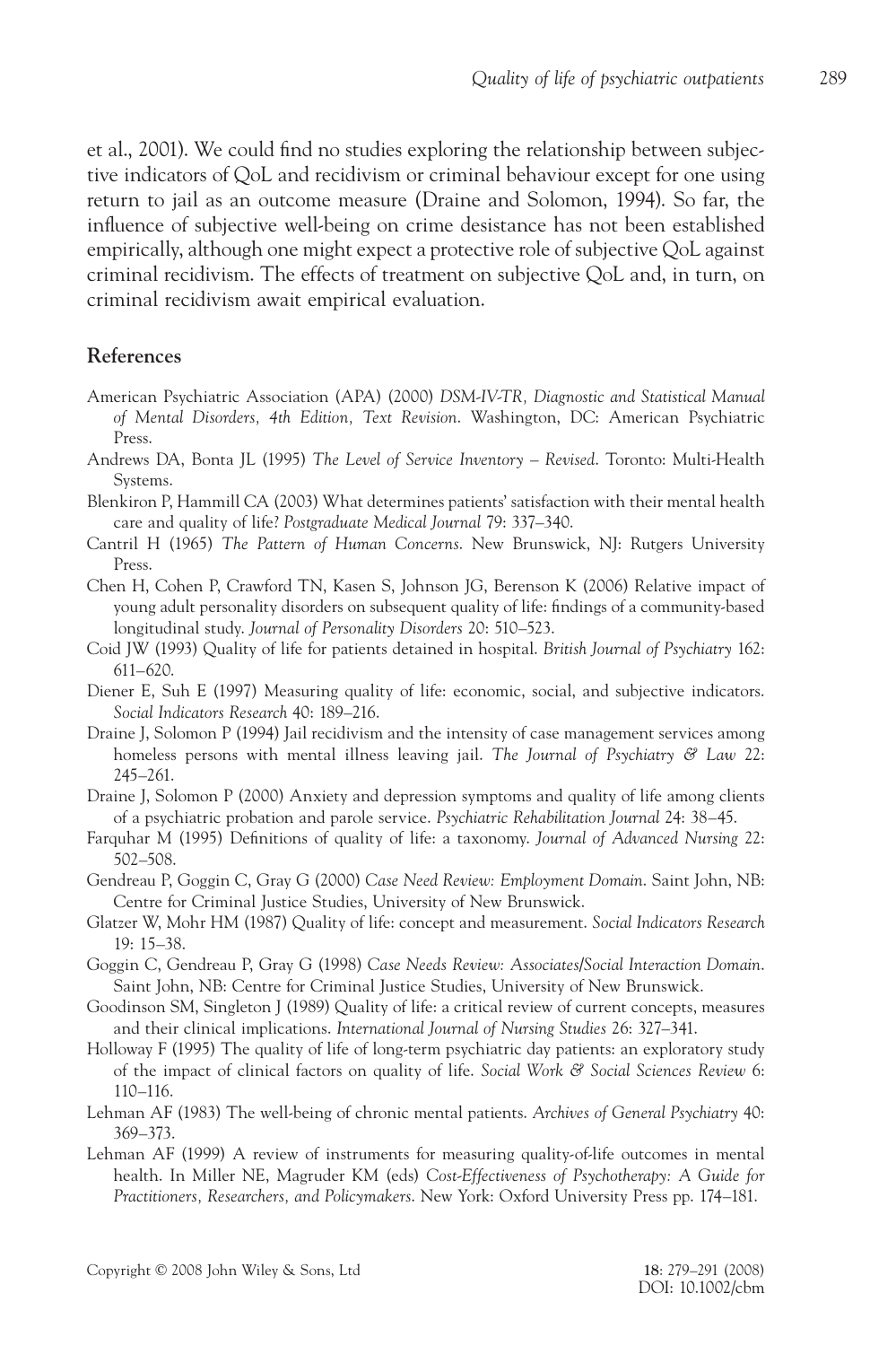- Link BG, Phelan JC, Bresnahan M, Stueve A, Pescosolido BA (1999) Public conceptions of mental illness: labels, causes, dangerousness, and social distance. *American Journal of Public Health* 89: 1328–1333.
- Mason T (1999) The psychiatric 'Supermax'?: Long-term, high-security psychiatric services. *International Journal of Law and Psychiatry* 22: 155–166.
- Masthoff ED, Trompenaars FJ, Van Heck GL, Hodiamont PP, De Vries J (2006) Quality of life and psychopathology: investigations into their relationship. *Australian and New Zealand Journal of Psychiatry* 40: 333–340.
- McCall S (1975) Quality of life. *Social Indicators Research* 2: 229–248.
- Monahan J, Steadman HJ, Silver E, Appelbaum PS, Robbins PC, Mulvey EP, Roth LH, Grisso T, Banks S (2001) *Rethinking Risk Assessment: The MacArthur Study of Mental Disorder and Violence*. Oxford: Oxford University Press.
- Narud K, Mykletun A, Dahl AA (2005) Quality of life in patients with personality disorders seen at an ordinary psychiatric outpatient clinic. *BMC Psychiatry* 5: 10. http://www.biomedcentral. com/1471-244x/5/10 [2 May 2005].
- Odonne-Paolucci EO, Violato C, Schofield MA (2000) *A Review of Marital and Family Variables as they Relate to Adult Criminal Recidivism*. Calgary: National Foundation for Family Research and Education.
- Oliver J, Huxley P, Bridges K, Mohamad H (1996) *Quality of Life and the Mental Health Services.* London: Routledge.
- Oosterhuis H (2004) Between institutional psychiatry and mental health care: social psychiatry in the Netherlands, 1916–2000. *Medical History* 48: 413–428.
- Ruggeri M, Nosè M, Bonetto C, Cristofalo D, Lasalvia A, Salvi G, Stefani B, Malchiodi F, Tansella M (2005) Changes and predictors of change in objective and subjective quality of life. Multiwave follow-up study in community psychiatric practice. *British Journal of Psychiatry* 187: 121–130.
- Ruggeri M, Warner R, Bisoffi G, Fontecedro L (2001) Subjective and objective dimensions of quality of life in psychiatric patients: a factor analytical approach. The South Verona Outcome Project 4. *British Journal of Psychiatry* 178: 268–275.
- Sareen J, Stein MB, Cox BJ, Hassard ST (2004) Understanding comorbidity of anxiety disorders with antisocial behavior: findings from two large community surveys. *The Journal of Nervous and Mental Disease* 192: 178–186.
- Schwartz CE, Sprangers MAG (eds) (2000) *Adaptation to Changing Health: Response Shift in Quality-of-life Research*. Washington, DC: American Psychological Association.
- Slade M, Leese M, Ruggeri M, Kuipers E, Tansella M, Thornicroft G (2004) Does meeting needs improve quality of life? *Psychotherapy and Psychosomatics* 73: 183–189.
- Swinton M, Oliver J, Carlisle J (1999) Measuring quality of life in secure care: comparison of mentally ill and personality disordered offenders. *International Journal of Social Psychiatry* 45: 284–291.
- Trompenaars FJ, Masthoff ED, Van Heck GL, Hodiamont PP, De Vries J (2006) The WHO Quality of Life Assessment Instrument (WHOQOL-100): investigating its discriminant ability for psychiatric outpatients. *European Journal of Psychological Assessment* 22: 207–215.
- Van Nieuwenhuizen Ch (1998) *Quality of Life of Persons with Severe Mental Illness: An Instrument*. Amsterdam: Thesis Publishers.
- Van Nieuwenhuizen Ch, Schene A, Boevink W, Wolf J (1998a) The Lancashire Quality of Life Profile: first experiences in the Netherlands. *Community Mental Health Journal* 34: 513–524.
- Van Nieuwenhuizen Ch, Schene AH, Koeter MWJ (1998b) *Lancashire Kwaliteit van Leven Profiel*, *Uitgebreide Nederlandse versie* [*Lancashire Quality of Life Profi le, Extended Dutch Version*]. Eindhoven: Youth Forensic Psychiatric Hospital 'De Catamaran'. ch.vannieuwenhuizen@ggze. nl.